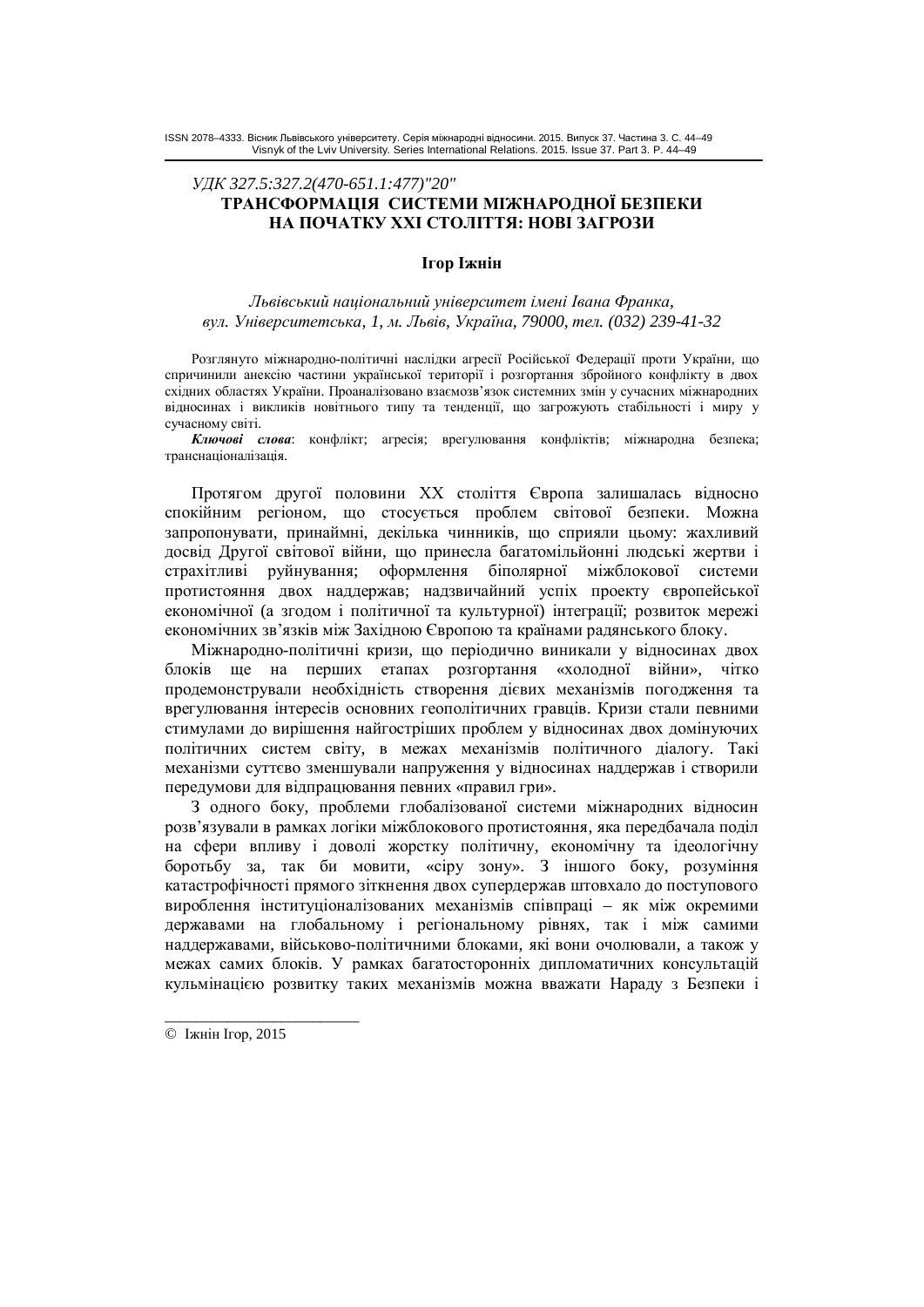Співробітництва в Європі 1975 р. В межах створення режимів щодо контролю та обмеження озброєнь – такою кульмінацією став Договір про Звичайні озброєння в Європі, а також консультації та переговори між США та СРСР про обмеження і скорочення ракетно-ядерних озброєнь.

Однак раптовий розпад Радянського Союзу спровокував концептуальну кризу: очікування «кінця історії» або ж виникнення однополярного світу. Водночас проявилися численні новітні виклики, спровоковані процесами глобалізації і, власне, падінням біполярної системи міжнародних відносин: етнічне і конфесійне насильство в середині мультикультурних суспільств; міжнародний тероризм; транснаціональна злочинність; безконтрольне поширення зброї масового знищення (в тому числі і потрапляння її в руки недержавних акторів); посилення боротьби за обмежені природні ресурси; піратство і т. л. Сформулювати вілповілі на ці виклики світ не зумів, ефективної адаптації існуючих безпекових інституцій і механізмів (таких як НАТО, ОБСЄ, Рада Європи, врешті решт, ООН) не відбулось. Ключовою причиною можна вважати той факт, що всі ці механізми були створені державами і для держав. Вони не відповідають реаліям транснаціонального, глобалізованого, мультикультурного світу з достатньо прозорими кордонами і взаємопроникністю суспільств.

Олним з перших сигналів світовому співтовариству про перспективні проблеми у сфері безпеки стала криза і конфлікти в республіках колишньої Югославії на початку 90-х років. Ні ЄС, ні ОБСЄ, ні ООН не впорались з викликом. У ті ж роки на так званому пострадянському просторі виникли і досі продовжують існувати так звані «заморожені» конфлікти: Придністровський, Нагірно-карабаський, конфлікти в Грузії. Знову ж таки традиційні механізми багатосторонньої дипломатії і миротворча ліяльність не дають змоги вирішити ці конфлікти. Деякі з них час від часу загострюються і породжують чергові регіональні кризи.

У другій половині 90-х років, здавалось би, було знайдено формулу більшменш ефективного способу вирішення внутрішньодержавних конфліктів, які загрожують утворенням *failed states* – була активізована доктрина інтервенціонізму, лоповнена гуманітарною та коаліційною склаловими, Зрештою, саме інтервенція західних держав припинила міжетнічне кровопролиття в Боснії і Герцеговині. Проте в подальшому так і не було розроблено чітких і зрозумілих критеріїв, які б вказували на можливість чи неможливість інтервенції у внутрішні конфлікти і проблеми держав. Також з боку ООН, як основного інституту забезпечення безпеки, було втрачено контроль за акціями по втручанню. Роль ООН стала розмитою і неоднозначною. Фактично наприкінці XX – на початку XXI ст. інтервенціонізм перетворюється на інструмент зовнішньої політики окремих держав чи груп держав. Події в Грузії 2008 р. лише підтверджують це. Активна політика інтервенціонізму, як наслідок, може спричинити занепад системи базових принципів співжиття у повоєнному світі, зокрема, невтручання у внутрішні справи, та поваги суверенітету, який невпинно розмивається процесами глобалізації.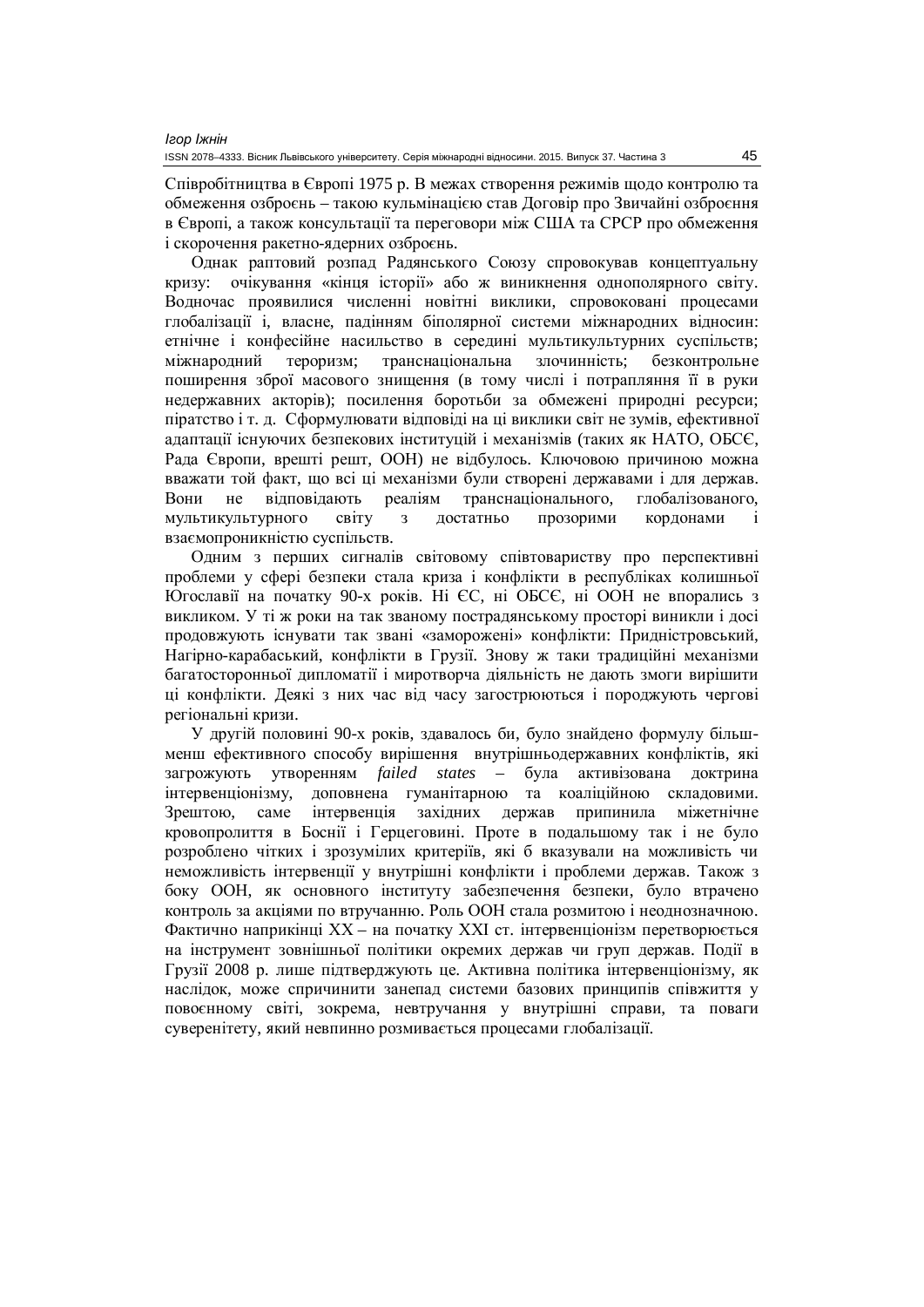Загалом останніми роками можна спостерігати тенденцію зміни парадигми кооперації на парадигму конфронтації, в тому числі і в Європейському регіоні. Російсько-грузинська війна, криза та подальша агресія проти України стали індикатором такої зміни. Окрім того, складається враження, що світ повертається до боротьби за сфери впливу зразка XIX ст., коли самі «сфери впливу» не мають права голосу. Що страшніше, ми зіштовхнулись з відвертою агресією в Європі і, фактично, прагненням перегляду державності й суверенітету держави-засновниці ООН, члена ОБСЄ, Ради Європи, постійного контрибутора миротворчих операцій, держави принципово миролюбної і такої, що ніколи за свою 20-річну історію не становила жодної загрози будь-якій іншій державі світу. Цей перегляд носить силовий характер. Парадоксально, проте агресивні дії мають місце з боку держави-гаранта безпеки України за Будапештським протоколом 1994 р. А виші посалові особи Російської Фелерації заявляють, що ніколи нічого Україні не гарантували [1]. Окремо наголосимо, що агресія є неспровокованою.

Криза і конфлікт в Україні демонструють:

Втручання у внутрішні справи держави є нормою сучасної міжнародної політики, навіть у випадку коли втручання є силовим. Зрештою, Президент Російської Федерації В. Путін (середина квітня 2014 р.) визнав, що озброєні російські військовослужбовці були присутні в Криму ще до провелення так званого референдуму [3]. Отож фактично відбулась окупація та анексія частини суверенної території європейської держави.

Агресія у сучасній Європі можлива і навіть винагороджується приростом територій (нехай це і не визнає більшість інших учасників міжнародного співтовариства).

Відверте і неприховане порушення принципів і норм, які протягом десятків років слугували зразком і дороговказом для побудови політичних відносин між державами Європи, закладених у Заключному Акті Наради з Безпеки і Співробітництва в Європі, є можливим.

 $-$  Порушення базових норм Статуту ООН є можливим – вони поступово перетворюються на декларацію.

Будь-які політичні гарантії, надані однією державою іншій, не мають жолної цінності і ваги.

Світ повертається до принципу панування «права сильного». Це означає, що держава в будь-якому випадку і в будь-якій ситуації може і повинна покладатись виключно на себе. Сила – в її класичному розумінні реалістичної школи – єдиний надійний інструмент реалізації цілей.

Висновком з переліченого вище є те, що сьогодні відбувається справжнє і неприховане руйнування усіх тих безпекових систем і механізмів, що останніми роками надавали хоч якісь можливості несилового і дипломатичного забезпечення безпеки держав. Однак наголосимо: повертаючись до концепції виключного пріоритету сили у міжнародних відносинах, ми залишаємо поза увагою і втрачаємо можливість реагувати на новітні загрози і виклики безпеці, які просто не вписуються у державоцентричну систему забезпечення безпеки.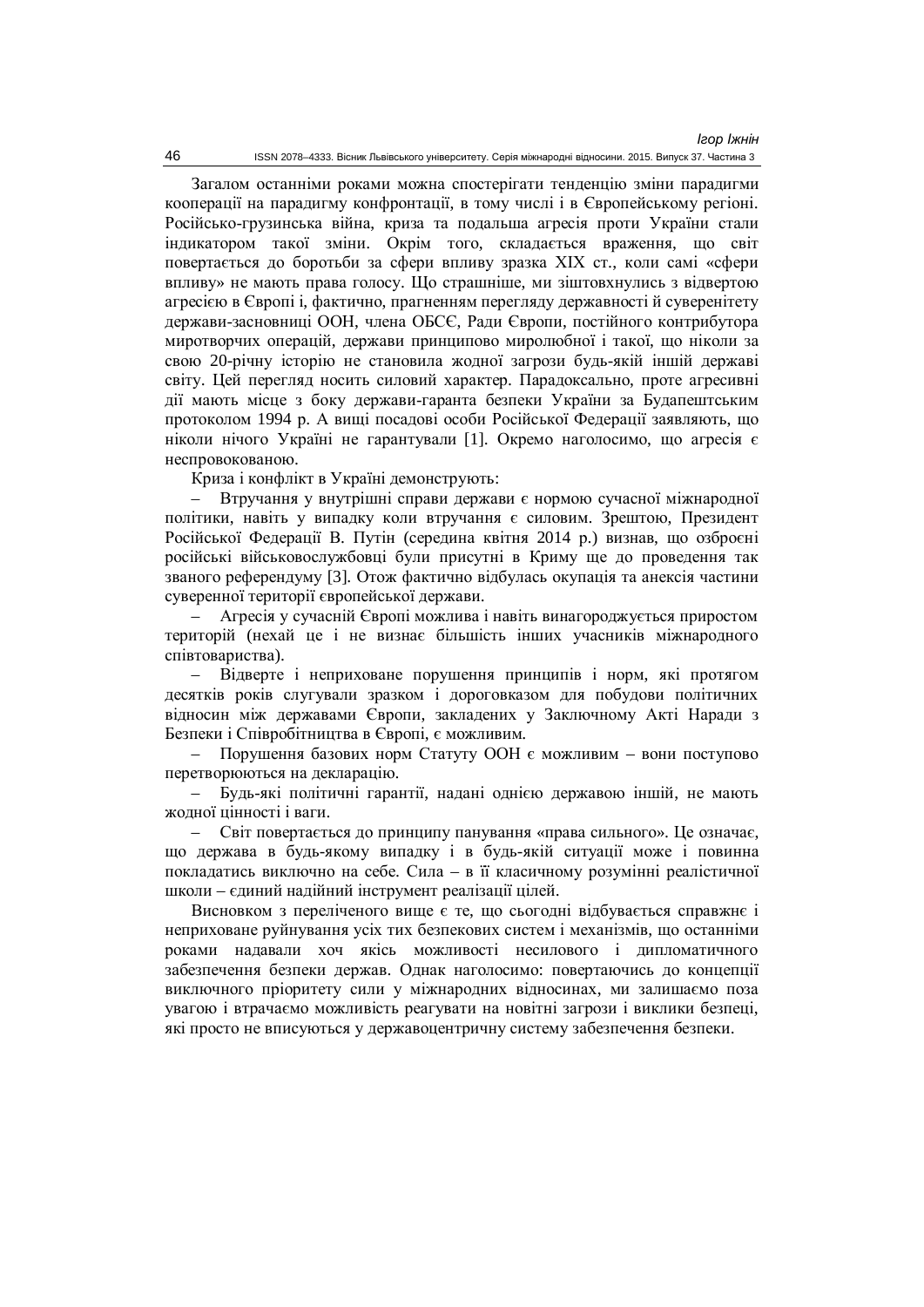У прагматичному аспекті постає також низка проблем подальшого функціонування ряду режимів:

Договору про звичайні озброєння в Європі (і можливості його адаптації до нових політичних реалій на континенті);

– вироблення механізмів контролю стратегічних протиракетних систем;

– діалогу Росія-НАТО (з можливим поверненням до відвертої конфронтації);

режиму з контролю за непоширенням ядерних озброєнь (та інших засобів масового знищення);

– поставлено під сумнів (відверто кажучи, зруйновано) норму про непорушність і неможливість силового перегляду кордонів, що становило основу спокою, стабільності і розвитку Європи протягом останніх десятиліть, базисом для її об'єднання в економічну, політичну, культурно-соціальну спільноту.

Можлива ізоляція (нехай і часткова) Росії на міжнародні арені сама по собі становить проблему, з огляду на обсяги території, конфліктогенний потенціал, перспективи економічного розвитку, багатство природних ресурсів, військову ΠΟΤVΓV.

.<br>Занепокоєння викликає вілролження значушості етнічності при захисті державами своїх міжнародно-політичних інтересів. Політизація етнічності – пряма дорога до жорстоких конфліктів, як це продемонструвала низка етнорелігійних конфліктів нещодавніх років. Наступним кроком може стати відродження ультранаціоналізму як пріоритетної платформи формування і реалізації зовнішньої політики держав.

Також цілком логічним виглядає відхід держав від політики скорочення військових потенціалів, перегляд програм озброєння у бік збільшення; посилення ролі військової складової у зовнішньополітичній активності. Під загрозою опиняється вся політика, спрямована на нерозповсюдження ядерних озброєнь. Недоречно вимагати ядерного роззброєння, якщо держава, що відмовилась від ядерної зброї під гарантії «великих держав», зазнала вторгнення, а частину її території анексував один з гарантів її безпеки.

Ще одним важливим аспектом сучасної кризи стала боротьба в інформаційному просторі. Фактично інформація стала ефективним засобом підриву державності і розпалювання ворожнечі громадянської війни. Значення засобів пропаганди давно визнали. Ще 1936 р. під егідою Ліги Націй прийняли Міжнародну конвенцію щодо використання радіомовлення в інтересах миру [2]. Вона, до речі, залишається в силі досі, а Радянський Союз ратифікував цю конвенцію у 1982 р. Однак з часу виникнення системної сучасної пропаганди на межі ХІХ-ХХ ст. засоби і способи її застосування значно змінились завдяки розвитку високих інформаційних технологій. Доступ і контроль за інформаційними потоками сьогодні перетворились на самостійний транснаціональний виклик. Інформаційну агресію сьогодні також слід вважати однією з пріоритетних проблем до розв'язання міжнародною спільнотою.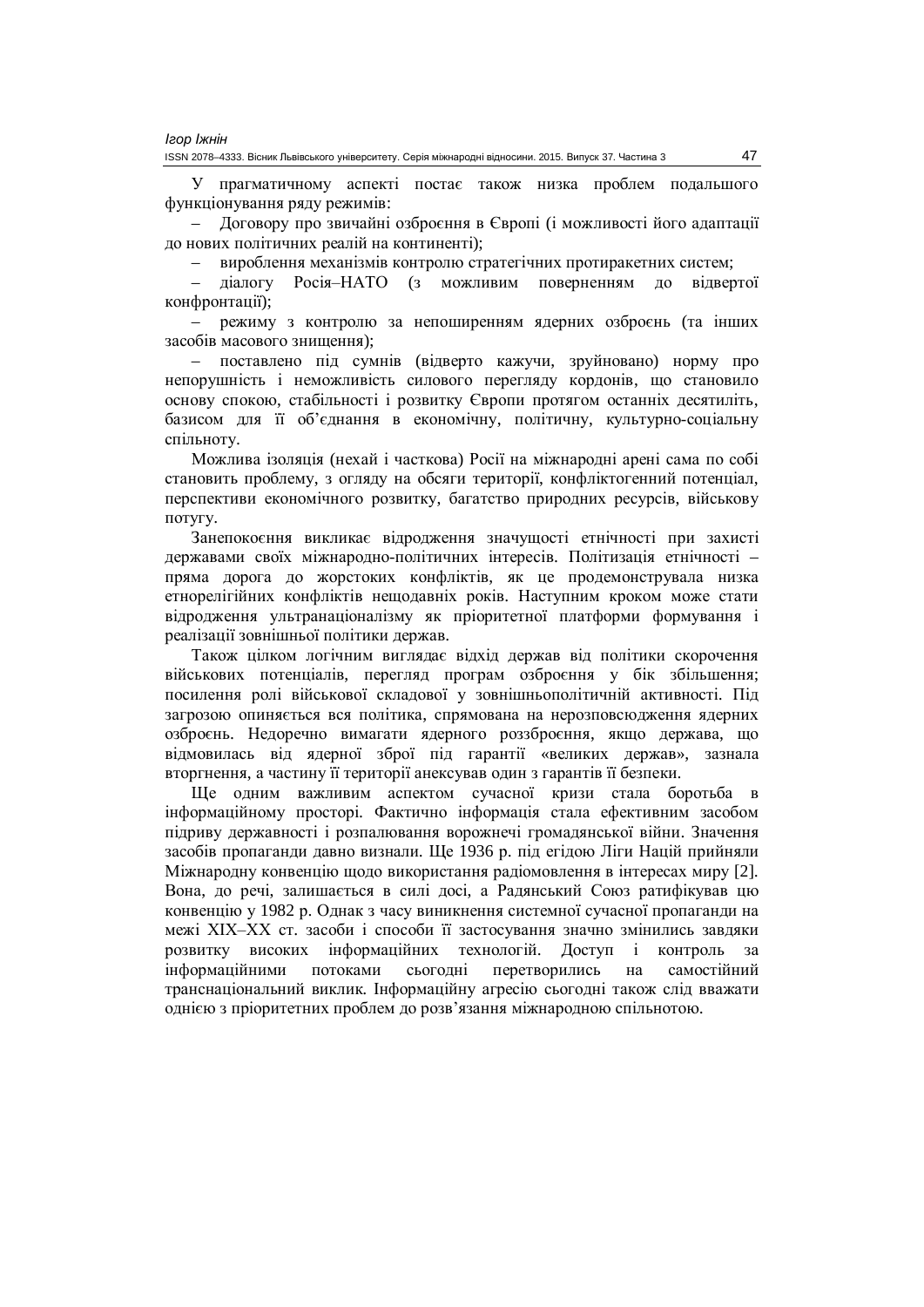Інший важливий аспект у контексті конфлікту, що розгортається у двох східних областях України, стосується характеру збройного протистояння. За останній рік часто звучала фраза, що в Україні триває війна нового типу – «гібридна», яка характеризується веденням бойових бій без формального визнання участі держави у війні, широким використанням парамілітарних VГРУПОВАНЬ, ЗАСТОСУВАННЯМ НОВІТНІХ ВИСОКОТЕХНОЛОГІЧНИХ ЗАСОбІВ, ПРОВЕДЕННЯМ «точкових»/«локальних» військових операцій, зосередженістю на дестабілізації внутрішньої суспільної ситуації супротивника через терористичні акти, диверсійно-розвідувальні операції, економічну/торговельну блокаду, інформаційно-пропагандистський вплив, підтримку деструктивних (політичних) тенденцій в середині держави-супротивника і т. д. Однак, на наш погляд, «гібридна війна» не є новим явищем у світовій політиці, а радше «глибоким» розвитком концепції конфліктів низької інтенсивності, що розробляли американські військові теоретики й аналітики ще у 70–80-х роках минулого століття (але з урахуванням надзвичайно швидкого поступу у сфері інформаційно-комунікаційних технологій, розвитку засобів ураження, зростання прозорості кордонів та ерозії суверенітету, вдосконалення інформаційнопропагандистських методик) [4; 5; 6].

Якшо узагальнити, то полії навколо конфлікту в Україні лемонструють низку важливих уроків:

- подають модель майбутніх конфліктів;
- доводять, що збройні конфлікти й агресія однієї держави проти іншої можливі й у «спокійній», «мирній» Європі;
- ілюструють надзвичайну актуальність інформаційно-пропагандистського протиборства та інформаційного забезпечення у випадку конфлікту;
- виявляють, що липломатичні механізми сучасних міжнародних організацій є недостатньо ефективними, не забезпечують оперативного, швидкого реагування на кризові ситуації та неадекватні сучасному динамічному міжнародному середовищу;
- НАТО повинна вкотре чітко і недвозначно сформулювати свої завдання як власне оборонного Альянсу, а також актуалізувати механізми практичної протидії потенційним загрозам безпеці учасників Альянсу – як новітнім, так і тралиційним:
- тероризм (системний і організований) щораз більше перетворюється на ефективний засіб реалізації зовнішньої політики окремих держав;
- швидкими темпами йде щораз глибша транснаціоналізація міжнародних відносин, коли недержавні актори, або актори, частково контрольовані державними інститутами, отримують значний вплив на безпекову ситуацію в окремих регіонах і, зрештою, у глобальному масштабі також;
- вкрай необхідним є пошук кардинально нових механізмів і методів реагування на сучасні загрози і виклики в сфері безпеки – в іншому випадку світ може постати перед небезпекою хаосу через поступову втрату класичними державними інституціями можливостей впливати на перебіг полій у міжнародному середовищі.